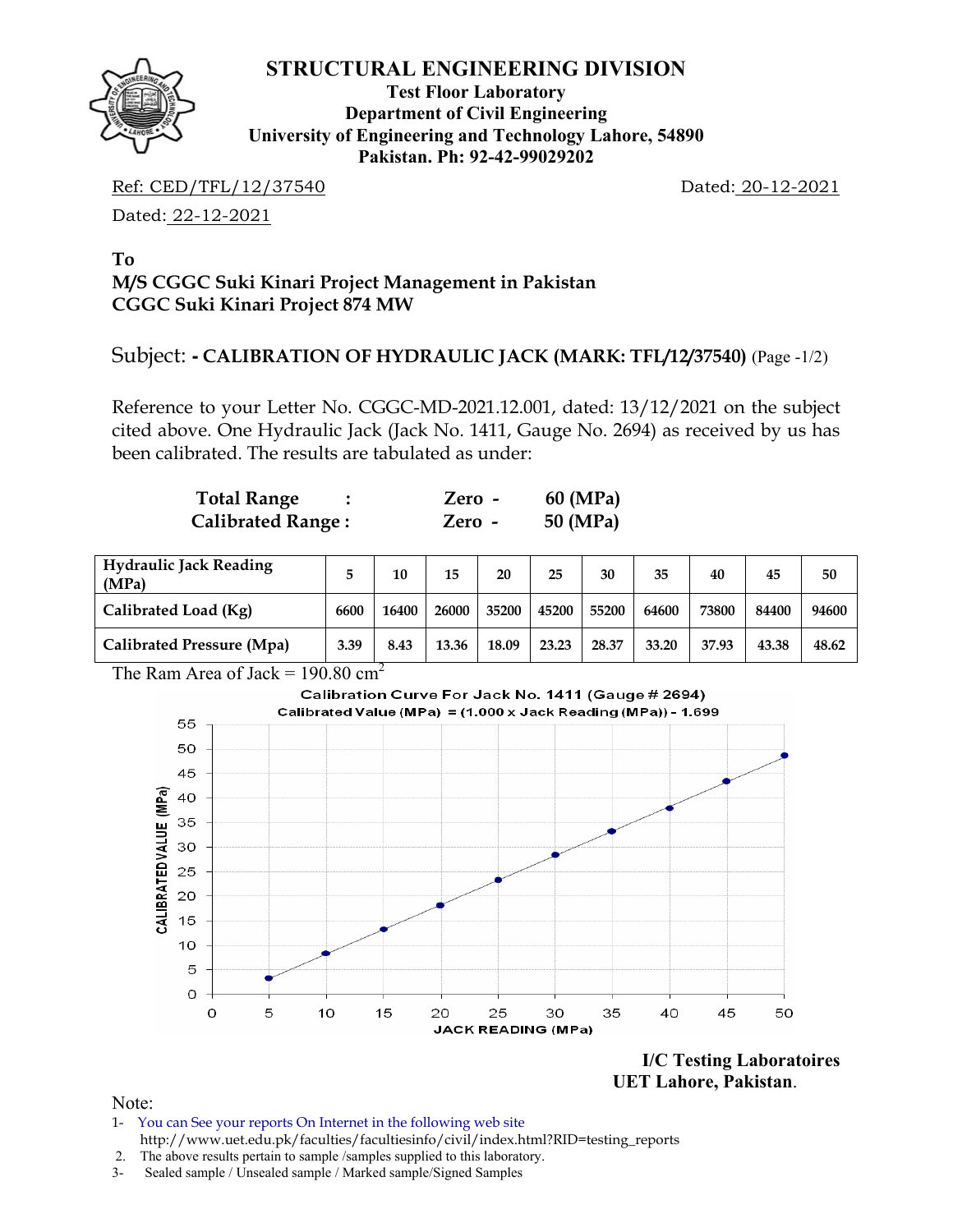

**Test Floor Laboratory Department of Civil Engineering University of Engineering and Technology Lahore, 54890 Pakistan. Ph: 92-42-99029202** 

Ref: CED/TFL/12/37540 Dated: 20-12-2021

Dated: 22-12-2021

### **To M/S CGGC Suki Kinari Project Management in Pakistan CGGC Suki Kinari Project 874 MW**

## Subject: **- CALIBRATION OF HYDRAULIC JACK (MARK: TFL/12/37540)** (Page -2/2)

Reference to your Letter No. CGGC-MD-2021.12.001, dated: 13/12/2021 on the subject cited above. One Hydraulic Jack (Jack No. 1411, Gauge No. 2862) as received by us has been calibrated. The results are tabulated as under:

| <b>Total Range</b>       | Zero - | 60 (MPa) |
|--------------------------|--------|----------|
| <b>Calibrated Range:</b> | Zero - | 50 (MPa) |

| <b>Hydraulic Jack Reading</b><br>(MPa) |      | 10    | 15    | 20    | 25    | 30    | 35    | 40    | 45    | 50    |
|----------------------------------------|------|-------|-------|-------|-------|-------|-------|-------|-------|-------|
| Calibrated Load (Kg)                   | 7400 | 17200 | 27200 | 36600 | 46600 | 56400 | 65600 | 75200 | 85400 | 95600 |
| Calibrated Pressure (Mpa)              | 3.80 | 8.84  | 13.98 | 18.81 | 23.95 | 28.99 | 33.72 | 38.65 | 43.90 | 49.14 |

The Ram Area of Jack =  $190.80 \text{ cm}^2$ 



**I/C Testing Laboratoires UET Lahore, Pakistan**.

Note:

- 1- You can See your reports On Internet in the following web site http://www.uet.edu.pk/faculties/facultiesinfo/civil/index.html?RID=testing\_reports
- 2. The above results pertain to sample /samples supplied to this laboratory.
- 3- Sealed sample / Unsealed sample / Marked sample/Signed Samples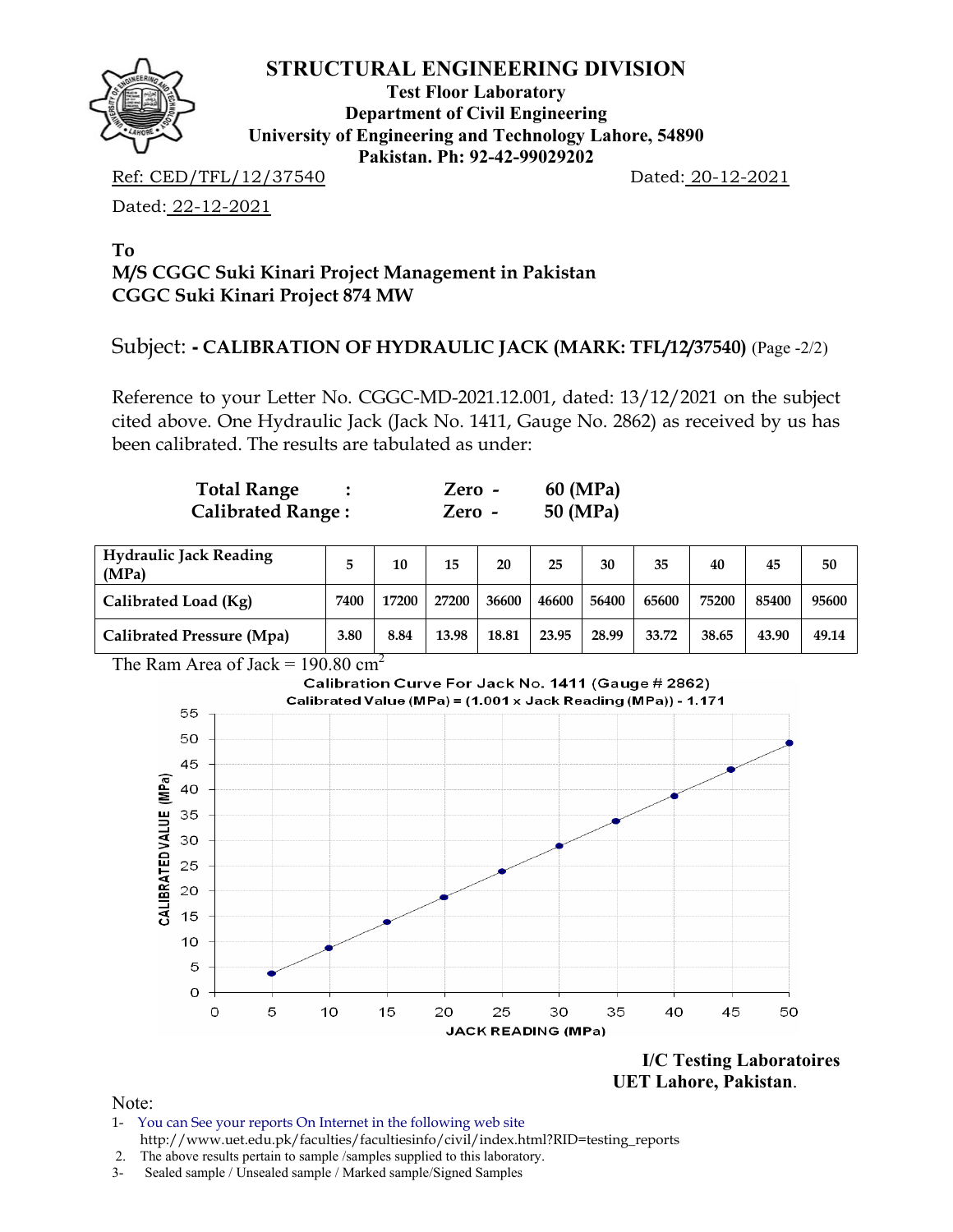

### **Test Floor Laboratory Department of Civil Engineering University of Engineering and Technology Lahore, 54890 Pakistan. Ph: 92-42-99029202**

To, Project Manager Guarantee Engineers (Pvt) Ltd Construction of Beaconhouse School System TNS 2 Gulberg-III Lahore

| Reference # CED/TFL 37555 (Dr. Burhan Sharif)   |  |  |
|-------------------------------------------------|--|--|
| Reference of the request letter # TNS/GE/ST/003 |  |  |

Dated: 21-12-2021 Dated: 20-12-2021

## **Tension Test Report** (Page -1/1)

Date of Test 22-12-2021 Gauge length 8 inches

Description Deformed Steel Bar Tensile and Bend Test as per ASTM-A615

| Sr. No.                  | Weight                                              |                          | Diameter/<br><b>Size</b><br>(mm) |                          | Area<br>$(in^2)$         | <b>Yield load</b> | <b>Breaking</b><br>Load                                         |         | <b>Yield Stress</b><br>(psi) |                          | <b>Ultimate Stress</b><br>(psi) | Elongation               | % Elongation   | Remarks |
|--------------------------|-----------------------------------------------------|--------------------------|----------------------------------|--------------------------|--------------------------|-------------------|-----------------------------------------------------------------|---------|------------------------------|--------------------------|---------------------------------|--------------------------|----------------|---------|
|                          | (1bs/ft)                                            | Nominal                  | Actual                           | Nominal                  | Actual                   | (kg)              | (kg)                                                            | Nominal | Actual                       | Nominal                  | Actual                          | (inch)                   |                |         |
| 1                        | 0.412                                               | 10                       | 9.97                             | 0.12                     | 0.121                    | 3890              | 5200                                                            | 71466   | 70860                        | 95533                    | 94800                           | 1.30                     | 16.3           |         |
| $\overline{2}$           | 0.415                                               | 10                       | 10.00                            | 0.12                     | 0.122                    | 3980              | 5250                                                            | 73119   | 72000                        | 96451                    | 95000                           | 1.10                     | 13.8           |         |
| $\overline{\phantom{a}}$ |                                                     | $\overline{\phantom{0}}$ | $\overline{\phantom{0}}$         | $\overline{\phantom{0}}$ | $\overline{\phantom{a}}$ |                   |                                                                 |         |                              | $\blacksquare$           | $\overline{a}$                  | $\overline{\phantom{a}}$ | $\blacksquare$ |         |
| $\overline{\phantom{0}}$ | $\blacksquare$                                      | $\overline{\phantom{0}}$ |                                  | $\overline{\phantom{0}}$ | $\blacksquare$           |                   |                                                                 |         | $\blacksquare$               | $\blacksquare$           | $\overline{a}$                  | $\overline{\phantom{a}}$ | $\blacksquare$ |         |
|                          |                                                     |                          |                                  | $\overline{\phantom{0}}$ | $\overline{\phantom{a}}$ |                   |                                                                 |         | $\overline{\phantom{a}}$     | $\overline{\phantom{0}}$ | $\overline{\phantom{0}}$        | $\overline{\phantom{0}}$ |                |         |
|                          |                                                     |                          |                                  |                          | $\blacksquare$           |                   |                                                                 |         | $\blacksquare$               |                          | $\blacksquare$                  | $\blacksquare$           |                |         |
|                          |                                                     |                          |                                  |                          |                          |                   | Note: only two samples for tensile and one sample for bend test |         |                              |                          |                                 |                          |                |         |
|                          |                                                     |                          |                                  |                          |                          |                   |                                                                 |         |                              |                          |                                 |                          |                |         |
|                          |                                                     |                          |                                  |                          |                          |                   | <b>Bend Test</b>                                                |         |                              |                          |                                 |                          |                |         |
|                          | 10mm Dia Bar Bend Test Through 180° is Satisfactory |                          |                                  |                          |                          |                   |                                                                 |         |                              |                          |                                 |                          |                |         |
|                          |                                                     |                          |                                  |                          |                          |                   |                                                                 |         |                              |                          |                                 |                          |                |         |
|                          |                                                     |                          |                                  |                          |                          |                   |                                                                 |         |                              |                          |                                 |                          |                |         |

Witness by Tanveer Ahmed (Site Engr.)

#### **I/C Testing Laboratoires UET Lahore, Pakistan**.

Note:

1- You can See your reports On Internet in the following web site http://www.uet.edu.pk/faculties/facultiesinfo/civil/index.html?RID=testing\_reports

2. The above results pertain to sample /samples supplied to this laboratory.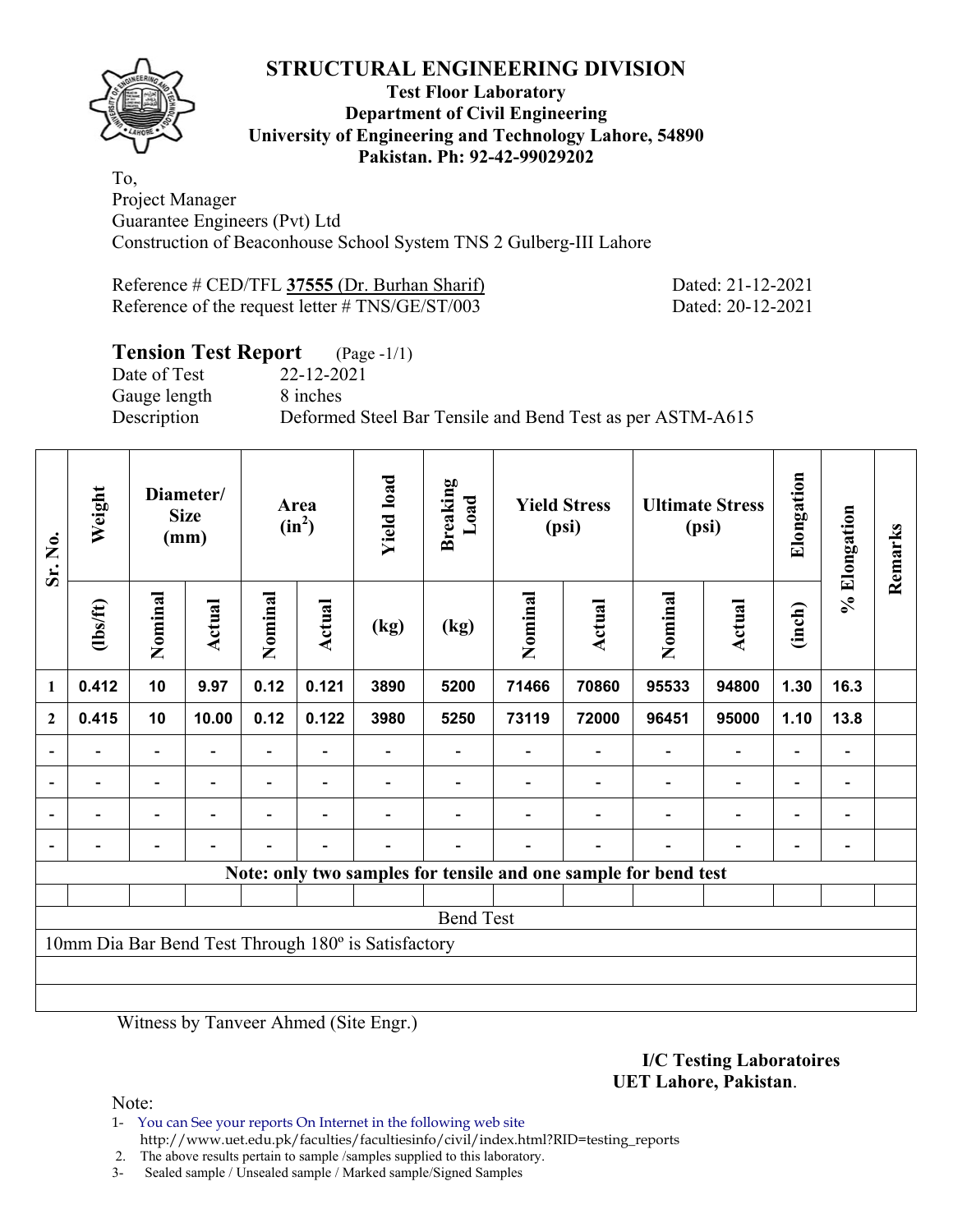

### **Test Floor Laboratory Department of Civil Engineering University of Engineering and Technology Lahore, 54890 Pakistan. Ph: 92-42-99029202**

To, Resident Engineer G3 Engineering Consultants (Pvt) Ltd Construction of DHA Newlife Residency Apartments at 273/1 Q Block Phase-1I DHA, Lahore

Reference # CED/TFL **37559** (Dr. Usman Akmal) Dated: 21-12-2021 Reference of the request letter # G3/DHA-NLD/RE/013 Dated: 20-12-2021

## **Tension Test Report** (Page -1/1)

Date of Test 22-12-2021 Gauge length 8 inches

Description Deformed Steel Bar Tensile and Bend Test as per ASTM-A615

| Sr. No.      | Weight                                        |                          | Diameter/<br><b>Size</b> |                          |                          |                |                  |         | Area<br>$(in^2)$         | <b>Yield load</b>                                                 | <b>Breaking</b><br>Load      |                | <b>Yield Stress</b><br>(psi) |                 | <b>Ultimate Stress</b><br>(psi) | Elongation | % Elongation | Remarks |
|--------------|-----------------------------------------------|--------------------------|--------------------------|--------------------------|--------------------------|----------------|------------------|---------|--------------------------|-------------------------------------------------------------------|------------------------------|----------------|------------------------------|-----------------|---------------------------------|------------|--------------|---------|
| 1            | $\frac{2}{10}$                                | Nominal<br>$(\#)$        | Actual<br>(inch)         | Nominal                  | <b>Actual</b>            | (kg)           | (kg)             | Nominal | <b>Actual</b>            | Nominal                                                           | <b>Actual</b>                | (inch)         |                              |                 |                                 |            |              |         |
|              | 0.381                                         | $\mathbf{3}$             | 0.378                    | 0.11                     | 0.112                    | 3700           | 5100             | 74200   | 72780                    | 102200                                                            | 100400                       | 1.00           | 12.5                         |                 |                                 |            |              |         |
| $\mathbf{2}$ | 0.388                                         | $\mathbf{3}$             | 0.381                    | 0.11                     | 0.114                    | 3800           | 5200             | 76200   | 73370                    | 104200                                                            | 100400                       | 0.90           | 11.3                         | <b>AF</b> Steel |                                 |            |              |         |
| 3            | 0.382                                         | $\mathbf{3}$             | 0.378                    | 0.11                     | 0.112                    | 3900           | 5300             | 78200   | 76520                    | 106200                                                            | 104000                       | 1.00           | 12.5                         |                 |                                 |            |              |         |
|              | $\overline{\phantom{0}}$                      | $\overline{\phantom{a}}$ | $\overline{\phantom{0}}$ |                          | $\overline{\phantom{0}}$ |                |                  |         | $\overline{\phantom{a}}$ | $\overline{\phantom{a}}$                                          | $\overline{\phantom{a}}$     | $\blacksquare$ | $\overline{\phantom{a}}$     |                 |                                 |            |              |         |
|              | $\overline{\phantom{0}}$                      | $\overline{\phantom{a}}$ | $\blacksquare$           | Ξ.                       | $\blacksquare$           | -              |                  |         | $\blacksquare$           | $\blacksquare$                                                    | $\qquad \qquad \blacksquare$ | $\blacksquare$ | $\overline{\phantom{a}}$     |                 |                                 |            |              |         |
|              | $\overline{\phantom{0}}$                      | $\overline{\phantom{a}}$ |                          | $\overline{\phantom{0}}$ | $\overline{\phantom{0}}$ | $\blacksquare$ |                  |         | $\overline{\phantom{0}}$ | $\overline{\phantom{0}}$                                          | $\overline{\phantom{0}}$     | $\blacksquare$ | $\overline{a}$               |                 |                                 |            |              |         |
|              |                                               |                          |                          |                          |                          |                |                  |         |                          | Note: only three samples for tensile and one sample for bend test |                              |                |                              |                 |                                 |            |              |         |
|              |                                               |                          |                          |                          |                          |                |                  |         |                          |                                                                   |                              |                |                              |                 |                                 |            |              |         |
|              |                                               |                          |                          |                          |                          |                | <b>Bend Test</b> |         |                          |                                                                   |                              |                |                              |                 |                                 |            |              |         |
|              | #3 Bar Bend Test Through 180° is Satisfactory |                          |                          |                          |                          |                |                  |         |                          |                                                                   |                              |                |                              |                 |                                 |            |              |         |
|              |                                               |                          |                          |                          |                          |                |                  |         |                          |                                                                   |                              |                |                              |                 |                                 |            |              |         |
|              |                                               |                          |                          |                          |                          |                |                  |         |                          |                                                                   |                              |                |                              |                 |                                 |            |              |         |

**I/C Testing Laboratoires UET Lahore, Pakistan**.

Note:

1- You can See your reports On Internet in the following web site http://www.uet.edu.pk/faculties/facultiesinfo/civil/index.html?RID=testing\_reports

2. The above results pertain to sample /samples supplied to this laboratory.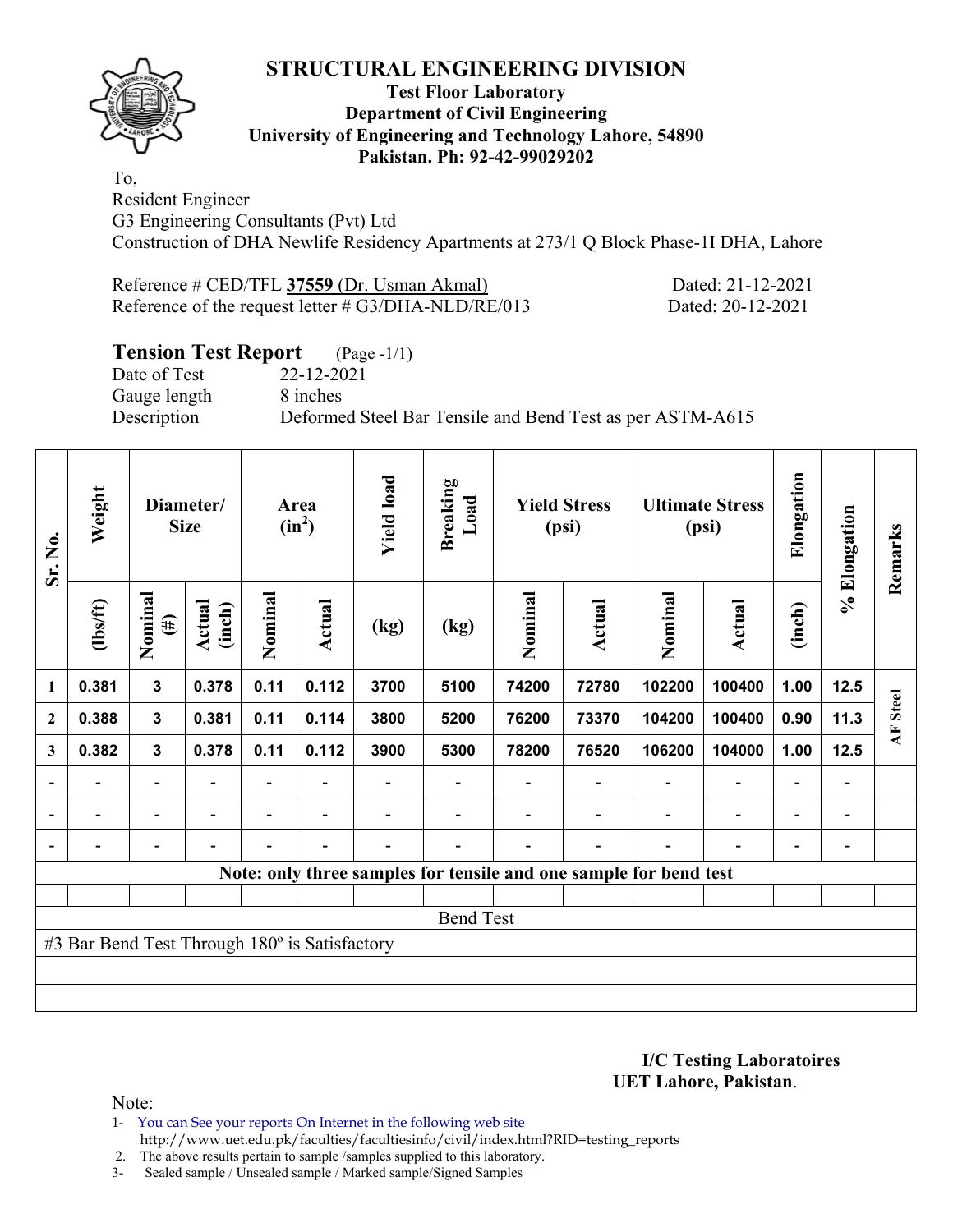

### **Test Floor Laboratory Department of Civil Engineering University of Engineering and Technology Lahore, 54890 Pakistan. Ph: 92-42-99029202**

To, M/S Ittefaq Building Solutions (Pvt) Ltd Lahore Reliance Cotton Spinning Mills Ltd (Power House Extension) Ferozewatwan

| Reference # CED/TFL 37564 (Dr. Usman Akmal)     | Dated: 21-12-2021 |
|-------------------------------------------------|-------------------|
| Reference of the request letter $\#$ IBS/RPH/01 | Dated: 21-12-2021 |

# **Tension Test Report** (Page -1/1)

Date of Test 22-12-2021 Gauge length 8 inches

Description Deformed Steel Bar Tensile and Bend Test as per ASTM-A615

| Sr. No.                  | Weight                                              |                          | Diameter/<br><b>Size</b><br>(mm) |                          | Area<br>$(in^2)$         | <b>Yield load</b><br><b>Breaking</b> |                  |         | <b>Yield Stress</b><br>(psi)                                    |                          | <b>Ultimate Stress</b><br>(psi) | Elongation               | % Elongation                 | Remarks |
|--------------------------|-----------------------------------------------------|--------------------------|----------------------------------|--------------------------|--------------------------|--------------------------------------|------------------|---------|-----------------------------------------------------------------|--------------------------|---------------------------------|--------------------------|------------------------------|---------|
|                          | (1bs/ft)                                            | Nominal                  | Actual                           | Nominal                  | <b>Actual</b>            | (kg)                                 | (kg)             | Nominal | Actual                                                          | Nominal                  | Actual                          | (inch)                   |                              |         |
| 1                        | 0.415                                               | 10                       | 10.02                            | 0.12                     | 0.122                    | 4300                                 | 5400             | 78998   | 77620                                                           | 99207                    | 97500                           | 0.90                     | 11.3                         |         |
| $\mathbf{2}$             | 0.417                                               | 10                       | 10.04                            | 0.12                     | 0.123                    | 4300                                 | 5400             | 78998   | 77280                                                           | 99207                    | 97100                           | 1.00                     | $12.5$                       |         |
|                          |                                                     |                          |                                  |                          |                          |                                      |                  |         |                                                                 |                          |                                 | $\overline{\phantom{0}}$ |                              |         |
| $\overline{\phantom{a}}$ | $\overline{\phantom{0}}$                            | $\overline{\phantom{a}}$ | $\blacksquare$                   | $\overline{\phantom{0}}$ | $\overline{\phantom{a}}$ |                                      |                  |         | $\overline{\phantom{a}}$                                        | $\overline{\phantom{a}}$ | $\overline{\phantom{a}}$        | $\overline{\phantom{a}}$ | $\overline{\phantom{a}}$     |         |
|                          | $\overline{\phantom{0}}$                            | $\overline{\phantom{a}}$ |                                  | $\overline{\phantom{0}}$ | $\overline{\phantom{0}}$ |                                      |                  |         | $\overline{\phantom{0}}$                                        | $\overline{\phantom{0}}$ | $\qquad \qquad \blacksquare$    | $\overline{\phantom{a}}$ | $\qquad \qquad \blacksquare$ |         |
|                          | $\overline{\phantom{0}}$                            | -                        |                                  | Ξ.                       | $\blacksquare$           | $\overline{\phantom{0}}$             |                  |         | $\overline{\phantom{0}}$                                        | $\blacksquare$           | $\qquad \qquad \blacksquare$    | $\overline{\phantom{0}}$ | $\qquad \qquad \blacksquare$ |         |
|                          |                                                     |                          |                                  |                          |                          |                                      |                  |         | Note: only two samples for tensile and one sample for bend test |                          |                                 |                          |                              |         |
|                          |                                                     |                          |                                  |                          |                          |                                      |                  |         |                                                                 |                          |                                 |                          |                              |         |
|                          |                                                     |                          |                                  |                          |                          |                                      | <b>Bend Test</b> |         |                                                                 |                          |                                 |                          |                              |         |
|                          | 10mm Dia Bar Bend Test Through 180° is Satisfactory |                          |                                  |                          |                          |                                      |                  |         |                                                                 |                          |                                 |                          |                              |         |
|                          |                                                     |                          |                                  |                          |                          |                                      |                  |         |                                                                 |                          |                                 |                          |                              |         |
|                          |                                                     |                          |                                  |                          |                          |                                      |                  |         |                                                                 |                          |                                 |                          |                              |         |

**I/C Testing Laboratoires UET Lahore, Pakistan**.

Note:

1- You can See your reports On Internet in the following web site http://www.uet.edu.pk/faculties/facultiesinfo/civil/index.html?RID=testing\_reports

2. The above results pertain to sample /samples supplied to this laboratory.